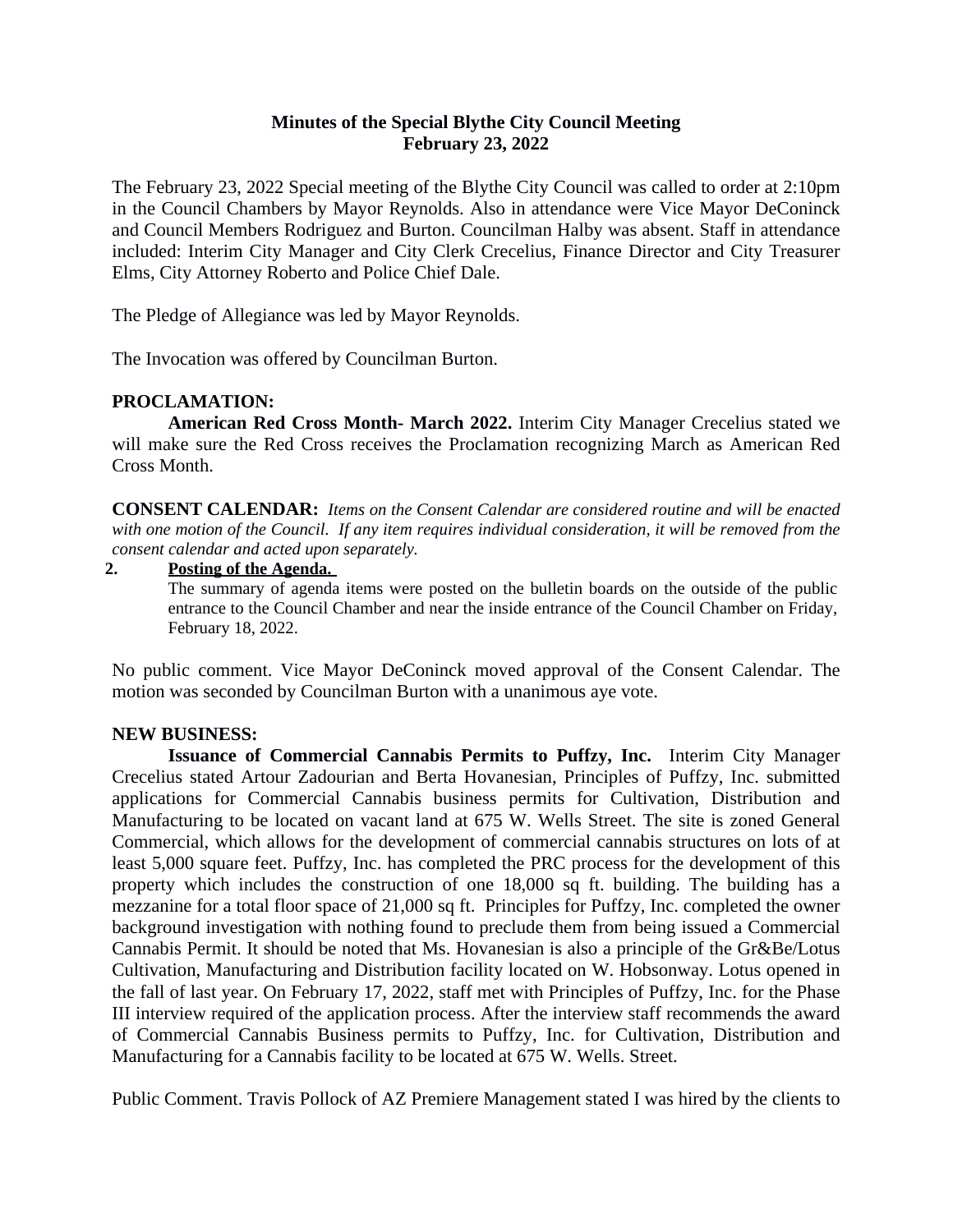help them through the local and state application process and am also a local operator. This is for a project at 675 W. Wells Street for a 21,000 sq. ft. new building. Puffzy Inc. is comprised of two sole members, one of which is in the audience today. The property is zoned correctly and meets all typical development standards. Puffzy has made charitable donations throughout the community and is planning to hire strictly from the community. Puffzy is associated with another cultivation facility here and will have support with staffing. We appreciate staff and ask that you approve this project.

Councilman Rodriguez moved approval of the cannabis permits. The motion was seconded by Councilman Burton with a unanimous vote.

**Sewer Repair at Hobsonway and Lovekin Blvd.** Interim City Manager Crecelius things are changing rapidly and have changed since the posting of the Agenda on Friday. As you know, no local contracts can make the repair. Today, Interim Public Works Director Hamblen was in contract with Rove Engineering who has worked in the City previously. They will provide a quote. Based on what was found, the area of the collapse is very close to the fiber optic hub that runs the east and west coast. The risk factor is very high working in this area. The request would be to relocate this sewer line away from that hub, so they are not working near it. Due to this, the repair may be above my authority of \$200,000. Per the purchasing policy, anything above \$200,000 requires a formal bid. We were hoping we could do this within \$200,000 which only requires obtaining 3 quotes. Formal bidding takes time, we must prepare a bid package, release it for Request for Proposals, allow at least one month for them to prepare their bids, and bring it to a Council meeting for approval. We are looking at 2-3 months before we can even start the repair. Due to that, the temporary sewage pumps in place to keep the sewer flowing, complaints from businesses in the area, and the impacts from the road closure we deemed this an emergency. We need to get this repaired as soon as possible. I would like to change the recommendation to ask Council to deem this an emergency. This action requires a  $4/5<sup>th</sup>$  vote of Council. This would allow us to obtain quotes, still find the most responsible and responsive bidder, but would waive the formal bidding process. Once we have a few quotes, we can move forward with the repair. This would remove the cap on my authority. I would keep Council appraised as we move forward.

City Attorney Roberto stated in addition to the finding that there is an emergency, we need Council to make a finding that the emergency will not permit a delay resulting from a competitive solicitation for bids and the action is necessary to respond to the emergency. We need 4 votes for all items.

Interim City Manager Crecelius stated since we are deeming it an emergency, we can't waste time and delay the project. We want to deem it an emergency to save time by waiving the formal bidding process. We will perform our due diligence and get competitive quotes, but we don't have time to prepare bid specs and do a pre-bid meeting, a month of waiting on proposals, etc.

Mayor Reynolds asked if the blockage was detrimental to opening Hobsonway. Interim Public Works Director Hamblen stated yes, due to the amount of material that has been pulled out of the area, we will have a collapse if we open the road. We have pulled 4-5 yards of material out of the area which has created a void.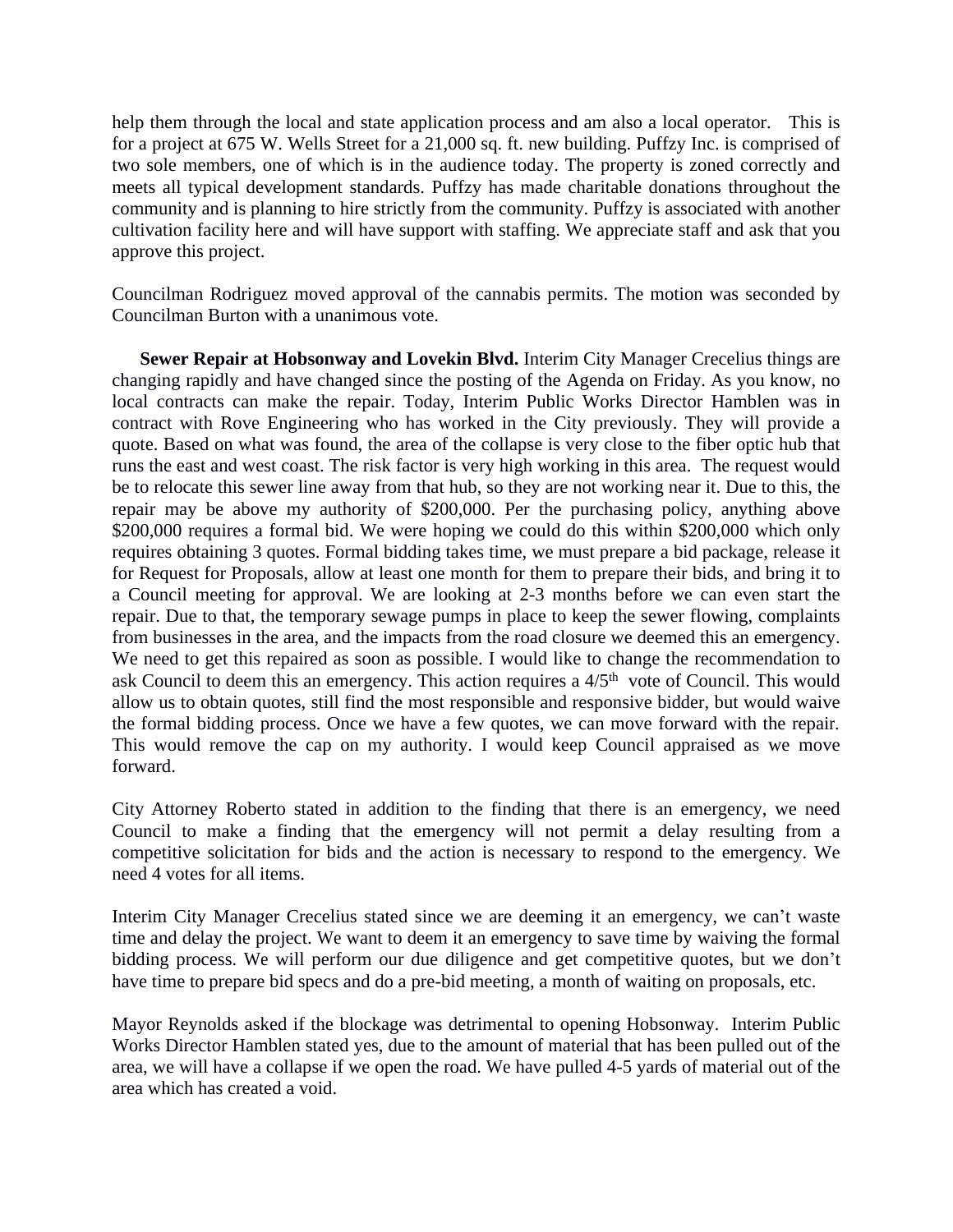Council discussed one proposal for repair, relocating the line to move it away from the fiber optic hub. Construction is estimated at 1 month under this scenario.

City Attorney Roberto stated first, you will make a finding that an emergency exists. Second, you will make a finding that based on the facts presented in the record, the emergency will not permit a delay resulting from a competitive soliton for bids and the action is necessary to respond to the emergency.

No public comment. Vice Mayor DeConinck moved approval of the City Attorney's recommendation. The motion was seconded by Councilman Burton with aye votes from Reynolds, DeConinck, Rodriguez and Burton.

**Resolution Authorizing Submission of a Notification of Intent to Comply with SB 1383 Pursuant to a Corrective Action Plan as Prescribed by SB 619.** Interim City Manager Crecelius stated over the past two years, the City has been working on an exemption to SB 1383, the methane emissions reduction targets set by Governor Brown in 2016. Due to a lack of infrastructure in the city and the distance to organic waste disposal sites, the collection of green waste will be difficult for the City and its waste hauler, CR&R to implement. After the City was unsuccessful in obtaining a waiver from SB 1383, planning for its implementation began. The current plan includes a three-cart collection system, with green and organic waste being collected in a green cart. The green waste would be transported to a composting facility in Yuma, Arizona. To facilitate this, a transfer station is necessary to move waste from the trash hauler to a truck for transporting. CR&R is currently working with Riverside County Planning to build this station in their yard on S. Broadway. In October, Governor Newsom signed SB 619 to provide punitive relief for local agencies that are not compliant with SB 1383. As the deadline to comply was January 1, 2022, SB 619 will provide some relief to the city, as we work through the challenges of implementation. Pursuant to SB 619, agencies who are not in compliance with SB 1383 may submit to CalRecycle by March 1, 2022, a Notification of Intent to Comply. The NOIC requires the City to provide an overview of SB 1383 compliance efforts, identify the sections that are not in compliance and provide a timeline for implementation. Should CalRecycle approve the submission, the agency would be relieved from civil penalties associated with noncompliance. It is anticipated a new solid waste service will be implemented within the next year, and with approval of the SB 619 action plan, the City's deadline to fully comply with SB 1383 would be extended to June 30, 2023. There are several other requirements of SB 1383 in addition to the collection of organic waste. The other significant impact to the City is the procurement of organic material, such as mulch or compost. The City is required to procure .08 times the City's population. Per this calculation, the City must procure 1,120 tons per year. So, once we truck our organic waste to Yuma for composting, we will be required to purchase 1,120 tons of it back for use as the City sees fit. I am not sure at this time what the City will do with 1,120 tons of compost. Approval of the proposed resolution will authorize staff to submit the required documentation to CalRecycle to request extended timelines for implementation of SB 1383. This request, which is consistent with SB 619, will allow staff to continue the efforts associated with implementing the new solid waste program services and policies with temporary relief from penalties. Therefore, it is recommended Council Adopt Resolution No. 2022-005 and direct the Interim City Manager to execute and file the Notification of Intent to Comply with Senate Bill 1383 by March 1, 2022. In the agenda packet there was a Resolution and a NOIC. Since the